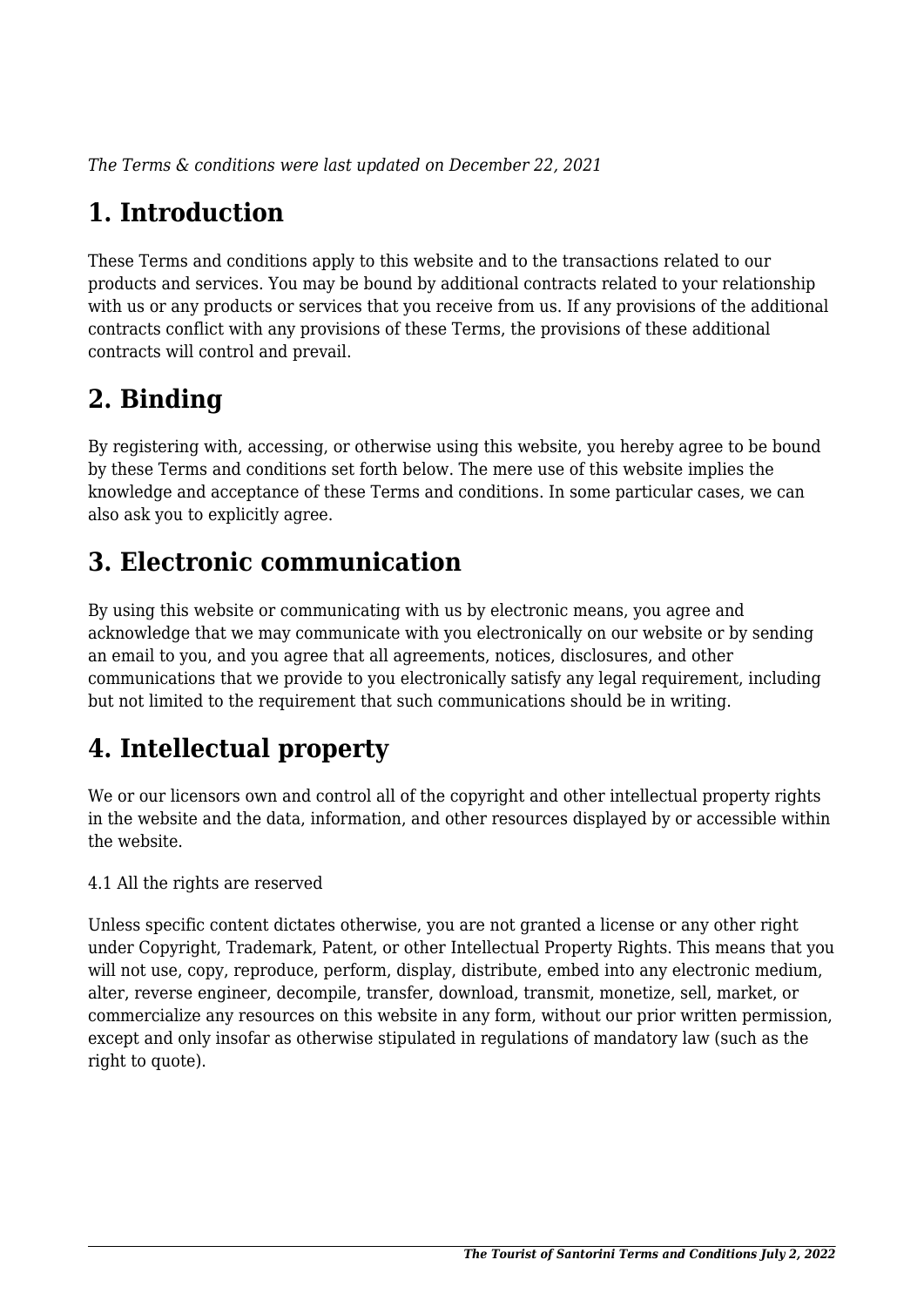# **5. Third-party property**

Our website may include hyperlinks or other references to other party's websites. We do not monitor or review the content of other party's websites which are linked to from this website. Products or services offered by other websites shall be subject to the applicable Terms and Conditions of those third parties. Opinions expressed or material appearing on those websites are not necessarily shared or endorsed by us.

We will not be responsible for any privacy practices or content of these sites. You bear all risks associated with the use of these websites and any related third-party services. We will not accept any responsibility for any loss or damage in whatever manner, however caused, resulting from your disclosure to third parties of personal information.

#### **6. Responsible use**

By visiting our website, you agree to use it only for the purposes intended and as permitted by these Terms, any additional contracts with us, and applicable laws, regulations, and generally accepted online practices and industry guidelines. You must not use our website or services to use, publish or distribute any material which consists of (or is linked to) malicious computer software; use data collected from our website for any direct marketing activity, or conduct any systematic or automated data collection activities on or in relation to our website.

Engaging in any activity that causes, or may cause, damage to the website or that interferes with the performance, availability, or accessibility of the website is strictly prohibited.

## **7. Registration**

You may register for an account with our website. During this process, you may be required to choose a password. You are responsible for maintaining the confidentiality of passwords and account information and agree not to share your passwords, account information, or secured access to our website or services with any other person. You must not allow any other person to use your account to access the website because you are responsible for all activities that occur through the use of your passwords or accounts. You must notify us immediately if you become aware of any disclosure of your password.

After account termination, you will not attempt to register a new account without our permission.

#### **8. Idea submission**

Do not submit any ideas, inventions, works of authorship, or other information that can be considered your own intellectual property that you would like to present to us unless we have first signed an agreement regarding the intellectual property or a non-disclosure agreement. If you disclose it to us absent such written agreement, you grant to us a worldwide, irrevocable,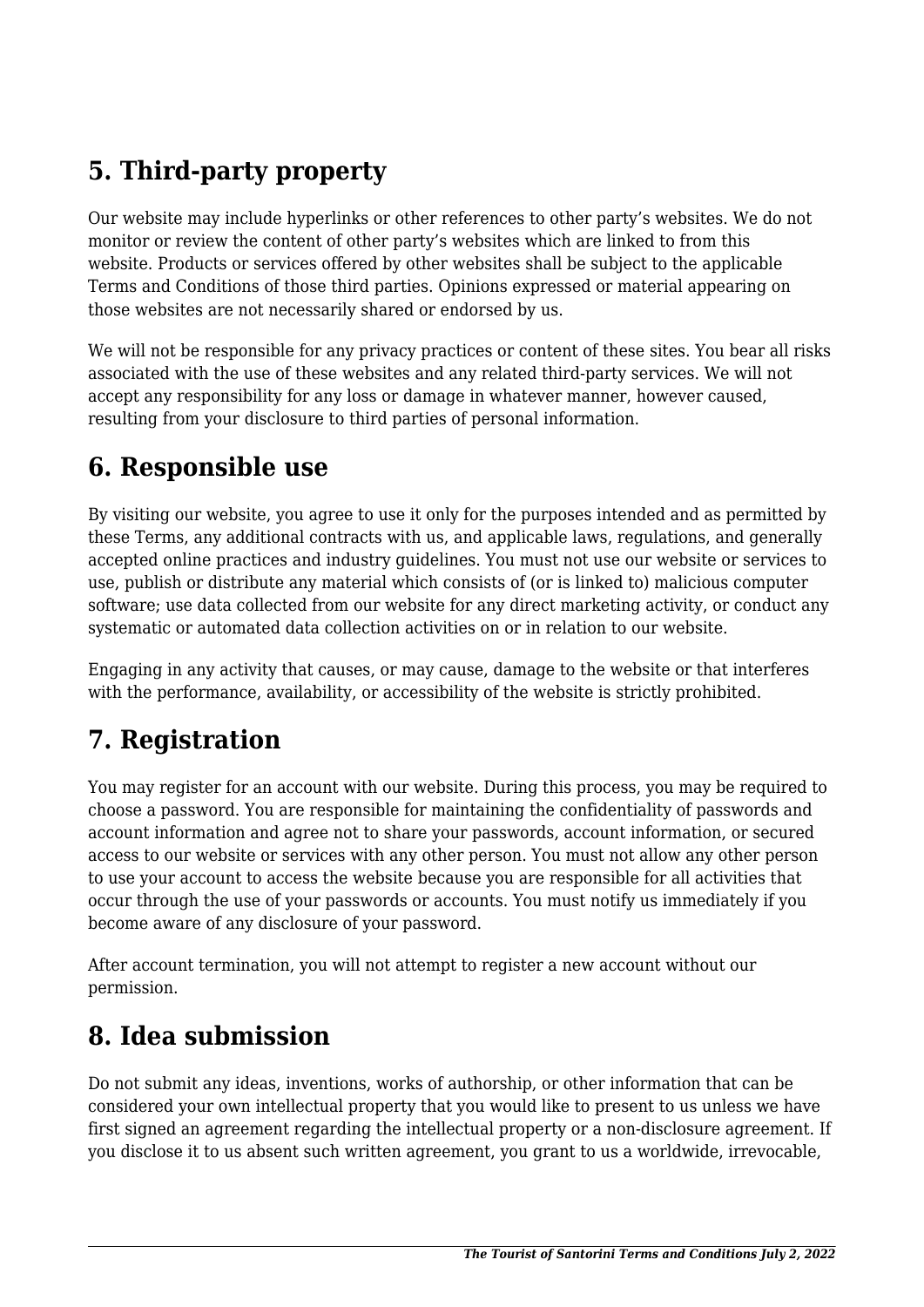non-exclusive, royalty-free license to use, reproduce, store, adapt, publish, translate and distribute your content in any existing or future media.

#### **9. Termination of use**

We may, in our sole discretion, at any time modify or discontinue access to, temporarily or permanently, the website or any Service thereon. You agree that we will not be liable to you or any third party for any such modification, suspension or discontinuance of your access to, or use of, the website or any content that you may have shared on the website. You will not be entitled to any compensation or other payment, even if certain features, settings, and/or any Content you have contributed or have come to rely on, are permanently lost. You must not circumvent or bypass, or attempt to circumvent or bypass, any access restriction measures on our website.

# **10. Warranties and liability**

Nothing in this section will limit or exclude any warranty implied by law that it would be unlawful to limit or to exclude. This website and all content on the website are provided on an "as is" and "as available" basis and may include inaccuracies or typographical errors. We expressly disclaim all warranties of any kind, whether express or implied, as to the availability, accuracy, or completeness of the Content. We make no warranty that:

- this website or our products or services will meet your requirements;
- this website will be available on an uninterrupted, timely, secure, or error-free basis;
- the quality of any product or service purchased or obtained by you through this website will meet your expectations.

Nothing on this website constitutes or is meant to constitute, legal, financial or medical advice of any kind. If you require advice you should consult an appropriate professional.

The following provisions of this section will apply to the maximum extent permitted by applicable law and will not limit or exclude our liability in respect of any matter which it would be unlawful or illegal for us to limit or to exclude our liability. In no event will we be liable for any direct or indirect damages (including any damages for loss of profits or revenue, loss or corruption of data, software or database, or loss of or harm to property or data) incurred by you or any third party, arising from your access to, or use of, our website.

Except to the extent any additional contract expressly states otherwise, our maximum liability to you for all damages arising out of or related to the website or any products and services marketed or sold through the website, regardless of the form of legal action that imposes liability (whether in contract, equity, negligence, intended conduct, tort or otherwise) will be limited to the total price that you paid to us to purchase such products or services or use the website. Such limit will apply in the aggregate to all of your claims, actions and causes of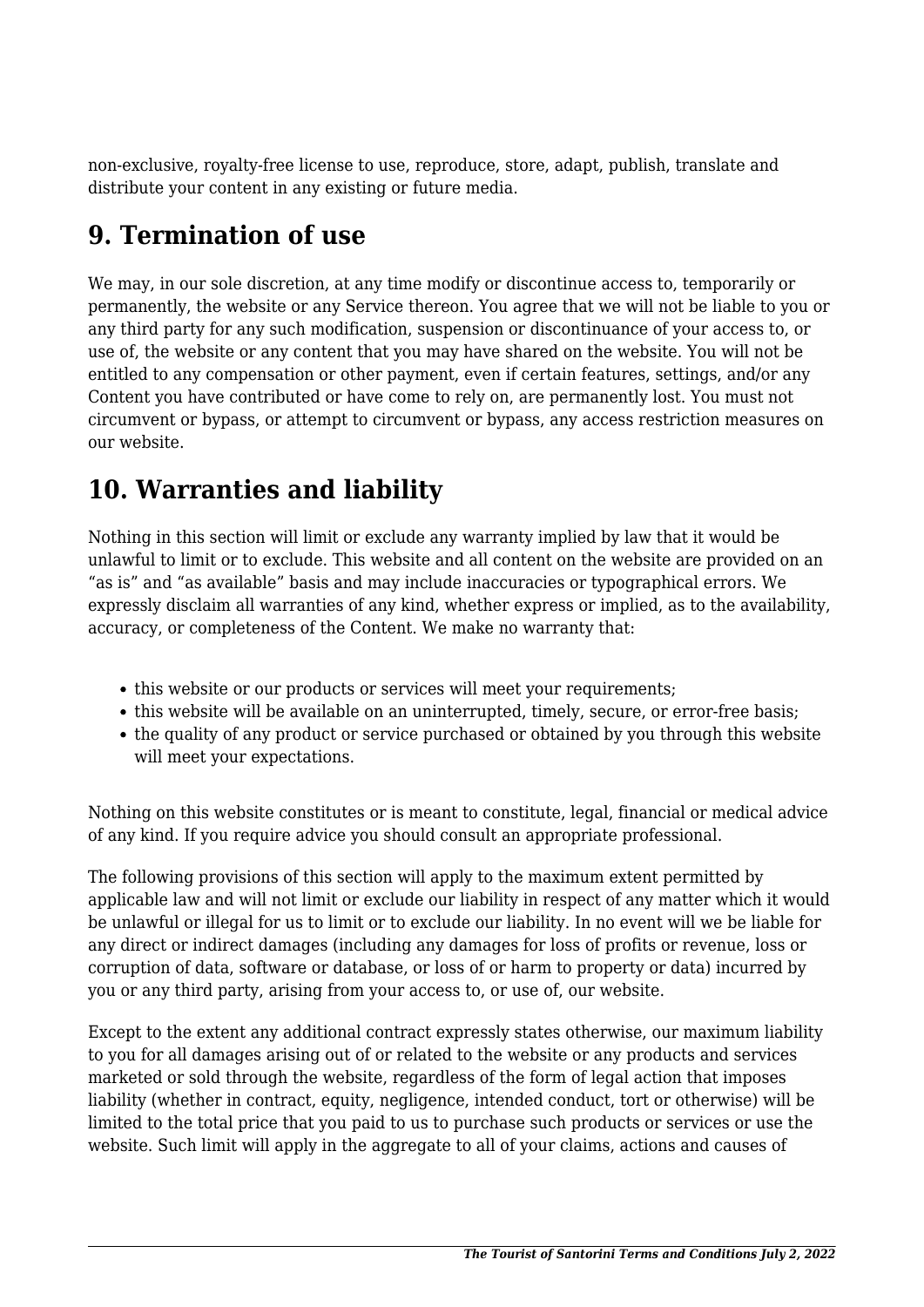action of every kind and nature.

# **11. Privacy**

To access our website and/or services, you may be required to provide certain information about yourself as part of the registration process. You agree that any information you provide will always be accurate, correct, and up to date.

We take your personal data seriously and are committed to protecting your privacy. We will not use your email address for unsolicited mail. Any emails sent by us to you will only be in connection with the provision of agreed products or services.

We have developed a policy to address any privacy concerns you may have. For more information, please see our **Privacy Statement** and our **[Cookie Policy](https://thetouristofsantorini.com/cookie-policy/)**.

## **12. Export restrictions / Legal compliance**

Access to the website from territories or countries where the Content or purchase of the products or Services sold on the website is illegal is prohibited. You may not use this website in violation of export laws and regulations of Greece.

## **13. Assignment**

You may not assign, transfer or sub-contract any of your rights and/or obligations under these Terms and conditions, in whole or in part, to any third party without our prior written consent. Any purported assignment in violation of this Section will be null and void.

#### **14. Breaches of these Terms and conditions**

Without prejudice to our other rights under these Terms and Conditions, if you breach these Terms and Conditions in any way, we may take such action as we deem appropriate to deal with the breach, including temporarily or permanently suspending your access to the website, contacting your internet service provider to request that they block your access to the website, and/or commence legal action against you.

# **15. Indemnification**

You agree to indemnify, defend and hold us harmless, from and against any and all claims, liabilities, damages, losses and expenses, relating to your violation of these Terms and conditions, and applicable laws, including intellectual property rights and privacy rights. You will promptly reimburse us for our damages, losses, costs and expenses relating to or arising out of such claims.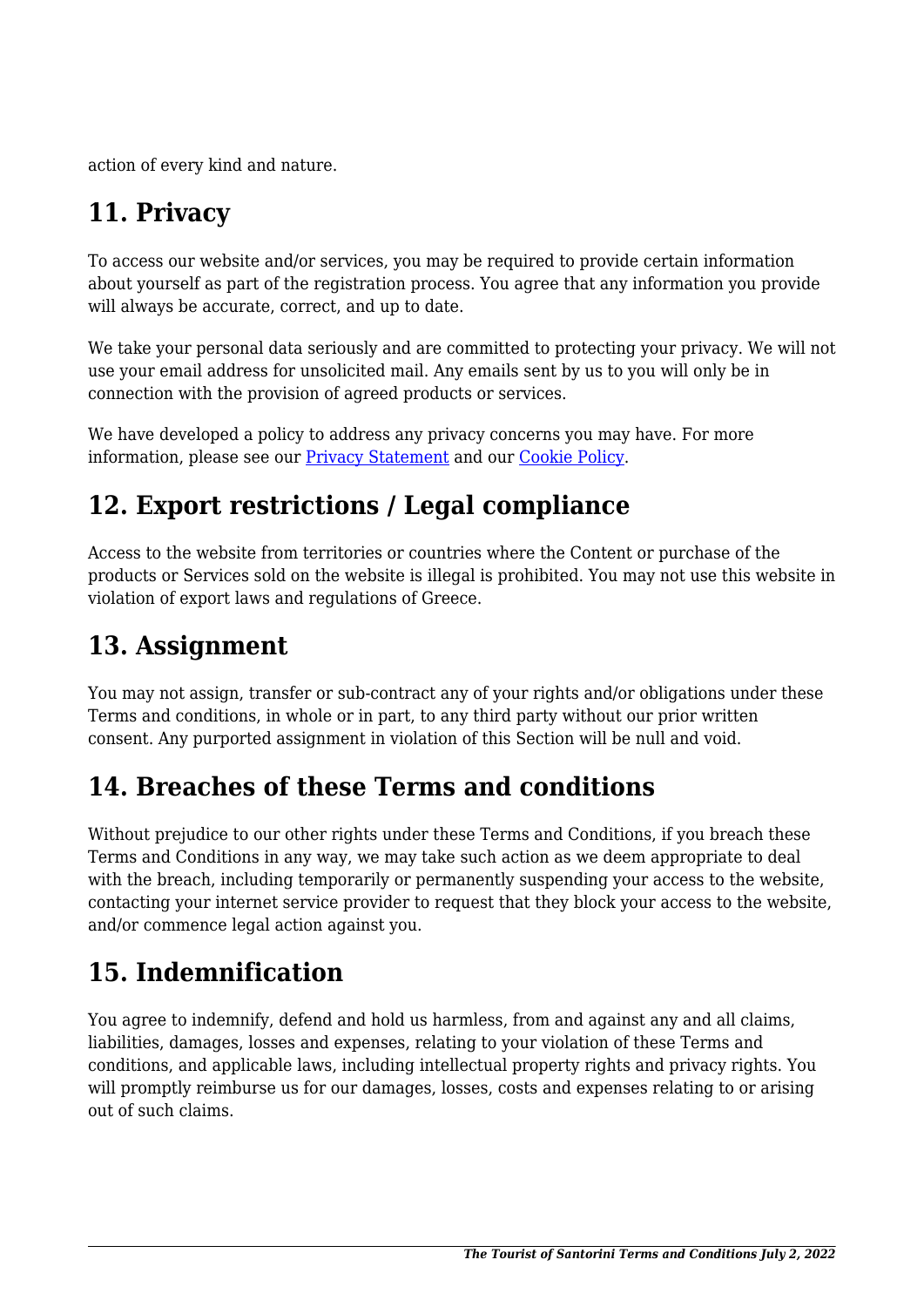#### **16. Waiver**

Failure to enforce any of the provisions set out in these Terms and Conditions and any Agreement, or failure to exercise any option to terminate, shall not be construed as waiver of such provisions and shall not affect the validity of these Terms and Conditions or of any Agreement or any part thereof, or the right thereafter to enforce each and every provision.

#### **17. Language**

These Terms and Conditions will be interpreted and construed exclusively in English. All notices and correspondence will be written exclusively in that language.

#### **18. Entire agreement**

These Terms and Conditions, together with our privacy statement and [cookie policy,](https://thetouristofsantorini.com/cookie-policy/) constitute the entire agreement between you and The Tourist of Santorini in relation to your use of this website.

## **19. Updating of these Terms and conditions**

We may update these Terms and Conditions from time to time. The date provided at the beginning of these Terms and Conditions is the latest revision date. We will give you a written notice of any changes or updates, and the revised Terms and Conditions will become effective from the date that we give you such a notice. Your continued use of this website following the posting of changes or updates will be considered notice of your acceptance to abide by and be bound by these Terms and Conditions. To request a prior version of these Terms and conditions, please contact us.

## **20. Choice of Law and Jurisdiction**

These Terms and Conditions shall be governed by the laws of Greece. Any disputes relating to these Terms and Conditions shall be subject to the jurisdiction of the courts of Greece. If any part or provision of these Terms and Conditions is found by a court or other authority to be invalid and/or unenforceable under applicable law, such part or provision will be modified, deleted and/or enforced to the maximum extent permissible so as to give effect to the intent of these Terms and Conditions. The other provisions will not be affected.

## **21. Contact information**

This website is owned and operated by The Tourist of Santorini.

You may contact us regarding these Terms and Conditions through our [contact](https://thetouristofsantorini.com/contact/) page.